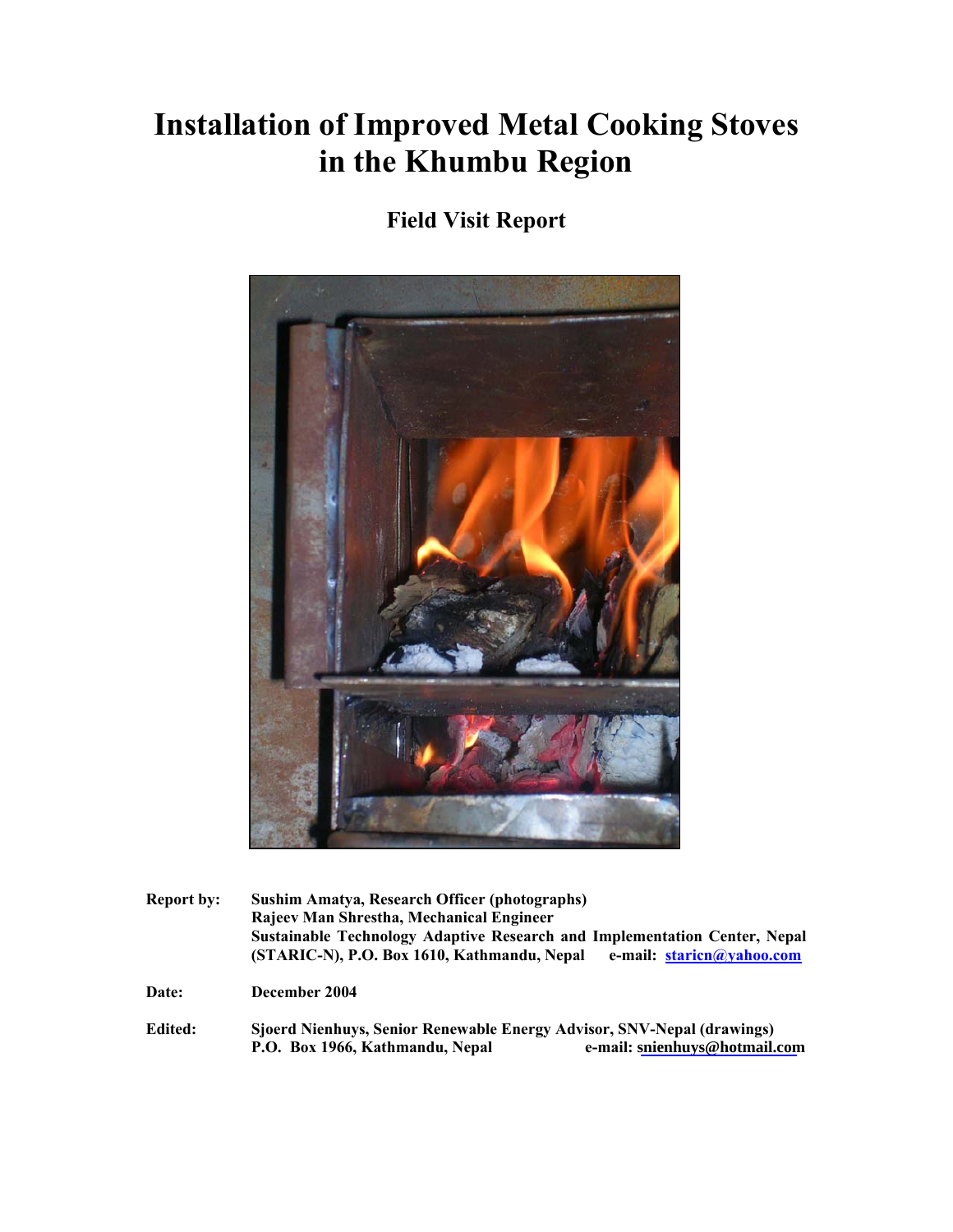#### **PROJECT:**

Research and Dissemination of High Altitude Metal Cooking Stoves in conjunction with the World Wildlife Fund for Nature Conservation, Nepal Programme (WWF-NP), Solukhumbu area project.

#### **PURPOSE**:

Installation of high altitude metal cooking stoves and operational training to the users in twelve villages of the Solukhumbu District.

#### **ITINERARY:**

| 16 November 2004                          | Travel from Kathmandu to Lukla.                           |  |  |  |
|-------------------------------------------|-----------------------------------------------------------|--|--|--|
| 16-25 November 2004                       | Villages: Lukla, Ghat, Phakding, Monju, Namche Bazaar,    |  |  |  |
|                                           | Khumjung, Tengboche/Debuche, Pangboche, Dingboche, Thame, |  |  |  |
| Thamo and Langden of Solukhumbu District. |                                                           |  |  |  |
| 26 November 2004                          | Return from Solukhumbu District (Lukla) to Kathmandu.     |  |  |  |
|                                           |                                                           |  |  |  |

## **1. BACKGROUND**

The majority of people in Nepal live in rural areas (88%). From the total energy requirements of the country, the rural areas account for 80%, mainly used for cooking. Almost all rural energy consumption (98%) is from traditional biomass resources, such as fuel wood, agricultural residues and animal dung. Accessibility to the electric grid by rural people is very limited, while LPG gas and kerosene oil in the high altitude and remote areas is relatively costly due to the high cost of transport. Therefore, people living in remote areas depend heavily on forest resources to meet their demand for cooking energy.

In high altitude areas fuel wood is needed for cooking and space heating; the amount increasing with the altitude and colder temperatures. This results in continuous forest degradation, nutrient depletion from soils (by burning agro waste and cow dung), low agricultural outputs and soil erosion. Together, these aspects result in a further reduction of accessibility to fuel wood.

Especially in high altitude areas, WWF-NP seeks methods to reduce the overall demand of firewood and stimulates activities such as the development of better, more efficient cooking stoves. Other energy conserving measurements include: thermal insulation of buildings, passive solar energy for houses and the development of greenhouses and biogas reactors for high altitudes. The Netherlands Development Organisation (SNV-Nepal), in conjunction with the Alternative Energy Promotion Centre (AEPC), is supporting the current programme of WWF-NP with STARIC-N in the development and dissemination of efficient cooking stoves for high altitudes.

Two types of cooking stoves are currently being considered:

- An all-metal stove with two cooking holes and the possibility of a water heater.
- An elevated mud stove (lower cost, less heat radiation), also with a water heater.

Both stoves have chimneys. The present report is dealing with the all-metal cooking stove.

The first model of the all-metal cooking stove has a two-hole top with a sunken pot design and is based on the "rocket" or elbow principle, improving the efficiency in two ways: by improved convection (sunken pot) and improved combustion through aeration from below (elbow). In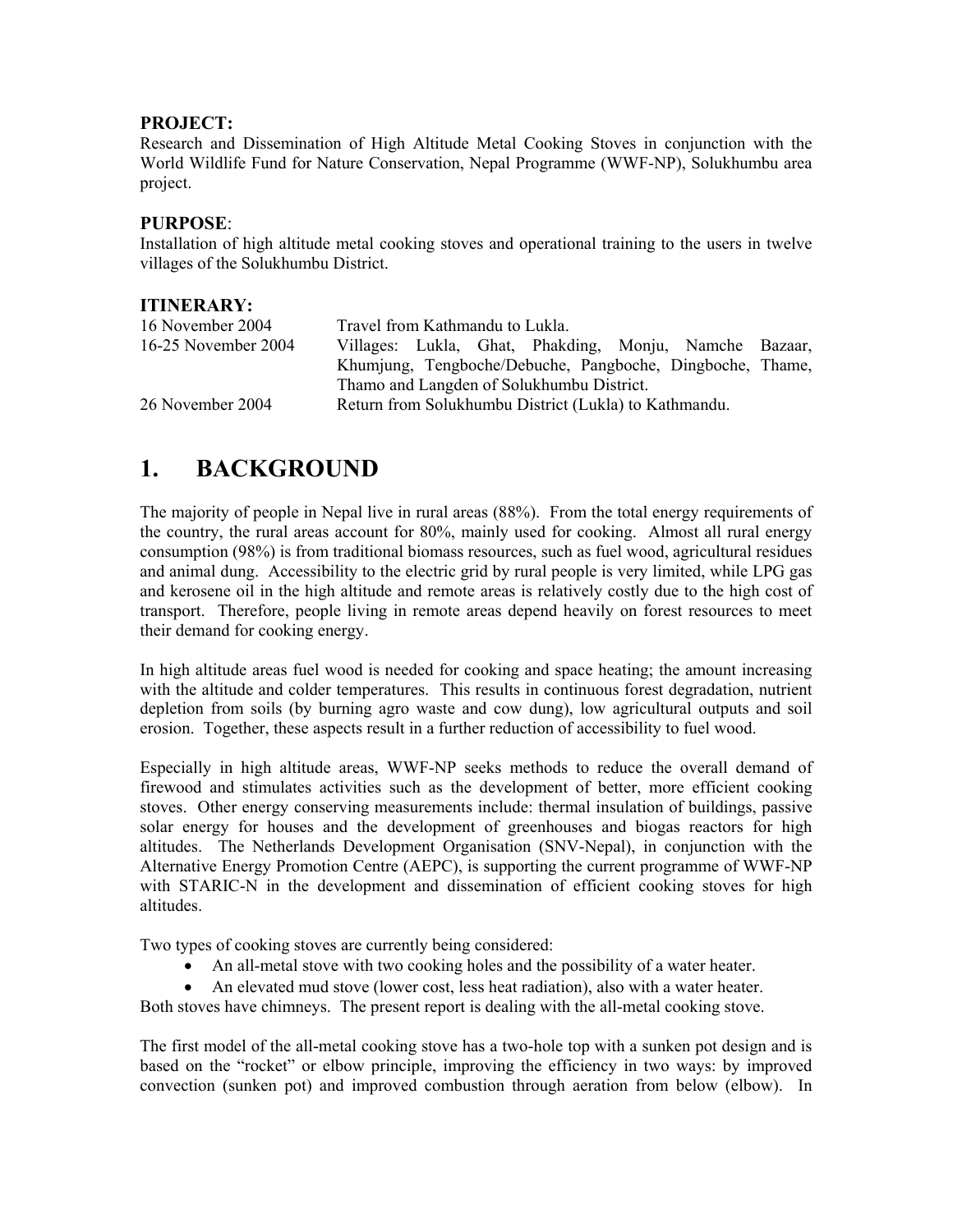addition, the lightweight stainless steel burning chamber is insulated, creating a hotter flame and better gas combustion, also increasing the efficiency.

This design is currently being field tested to assess its acceptability by the villagers. The additional water heating facility will be developed after acceptance of the basic stove design. Variations of the stove (three holes) can be developed at a later stage.

# **2. IMPLEMENTING AGENCY**

The Sustainable Technology Adaptive Research and Implementation Centre (STARIC-N) has been selected as the implementing agency of this stove research and application project. WWF-NP has contracted STARIC-N to undertake the research and introduction of the new stoves in the designated areas of the Dolpa and Solukhumbu Districts.

The project aims to improve the general living conditions of remote village people by introducing an improved cooking stove that reduces firewood dependency and subsequently saves time in two aspects – less time spent in collecting firewood and faster cooking. People living in the selected high altitude areas prefer to use metallic cooking stoves that radiate some heat for space heating.

Because of the relative high cost of other metallic cooking stoves introduced in these areas in the past, the current stove designs weight less and, consequently, are less costly to manufacture and transport. The manufacturing costs of former family stoves in Nepalgunj or Kathmandu was (in 2003) 40 kg  $\omega$  NRs 45/kg = NRs 1,800. The transport cost usually doubles the ex-factory cost of the stove with the airfreight costing NRs  $57/kg = NRs 2,280$ . In addition, local transport to the village destination would bring the cost of the stove to a minimum of NRs 5,000 (excluding the chimney). $1$ 

In order to facilitate transport and reduce possible damage during transport, the new stove has been designed as a disassembled unit which can be easily fitted together on site. WWF-NP staff and a local entrepreneur were contacted to assist in the installation, brief the users and provide in the future follow-up services; this will include contracting and sales.

The two staff from STARIC-N made a field visit to Solukhumbu during the second half of November to install a series of twelve demonstration metal stoves and educate the villagers regarding their use. STARIC-N had produced a draft users' manual (in Nepali) so that the users could refer to it when necessary and explain the same to visiting neighbours who are interested in buying the same model.

#### **Installation Contract Agreements**

The stoves were installed on the basis of a demonstration contract or agreement. The terms of the agreement require the owners to keep records of firewood consumption, cooking time and the number of meals cooked. In addition the users of the demonstration stoves should entertain visitors interested in the stove design and its functioning, and allow modifications to the stove if the programme staff so determines. At the end of the demonstration period, the villager having the demonstration stove has the option of buying the stove at the manufacturing cost (i.e., without transport cost) or returning the stove (and chimney) to the local service agent for resale to another villager. The local agent (service centre) can take orders for delivery and installation of the

<sup>&</sup>lt;sup>1</sup> Since 2003 metal and energy prices have increased sharply. In 2004 one USD = NRs 75. The above-mentioned stove would now cost over NRs 6,000. Nepalgunj is the supply city for the Dolpa region.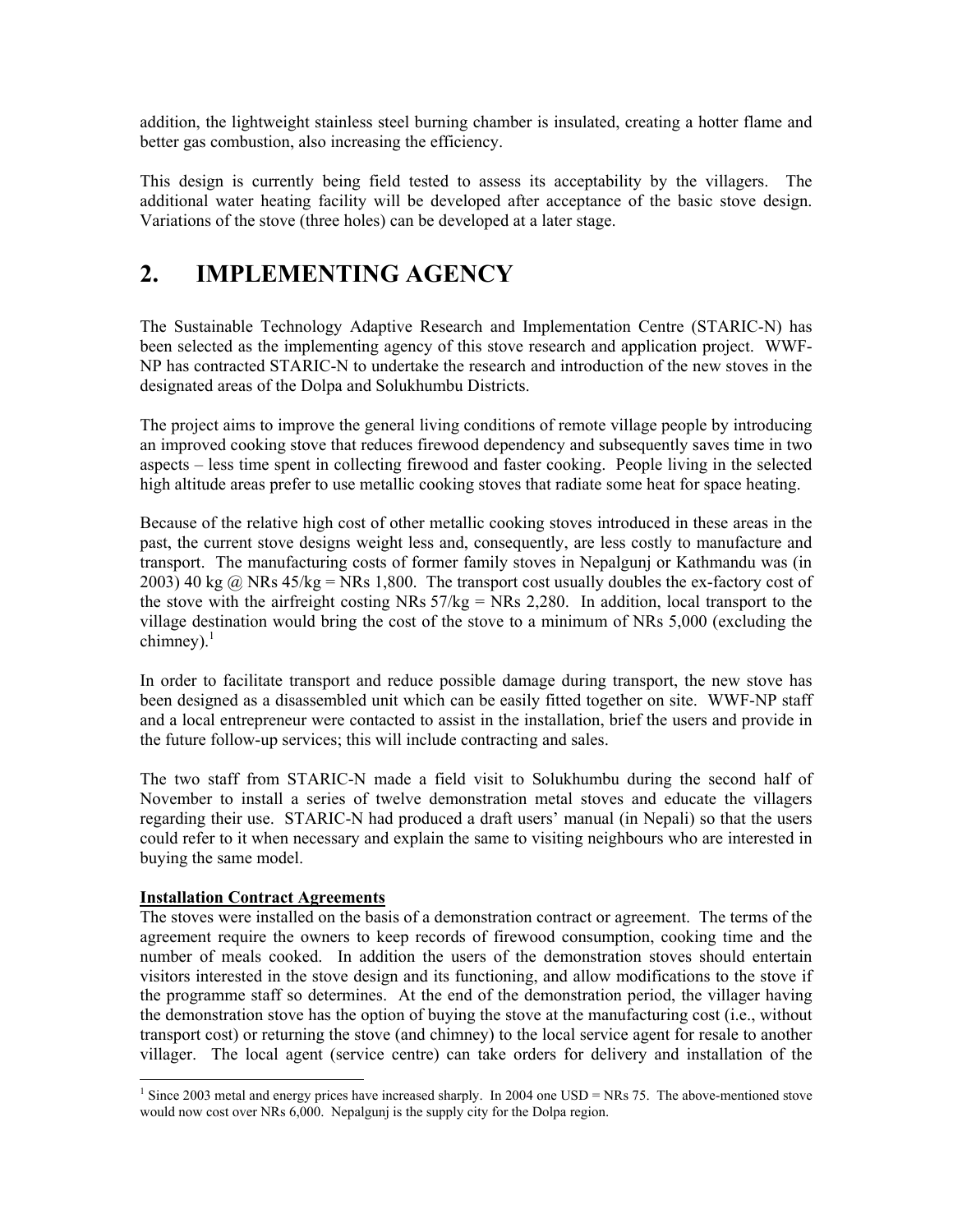stoves supplied from Kathmandu. The person buying the new approved type of stove (and chimney) will have to pay the full cost.

#### **Saving and Loan Schemes**

The development of local Saving and Loan Schemes is necessary so that the stove becomes better accessible to low-income villagers. Once the water heating attachment becomes available, this will substantially increase the total purchase cost. The persons managing the Saving and Loan Schemes (women groups) may possibly require two types of training, one to improve their administrative capacities in running a Saving and Loan operation and the other on how to assist the villagers in making the best stove selection according to their needs and affordability.

## **3. AREA MAP**



The 12 demonstration stoves were placed in the following villages: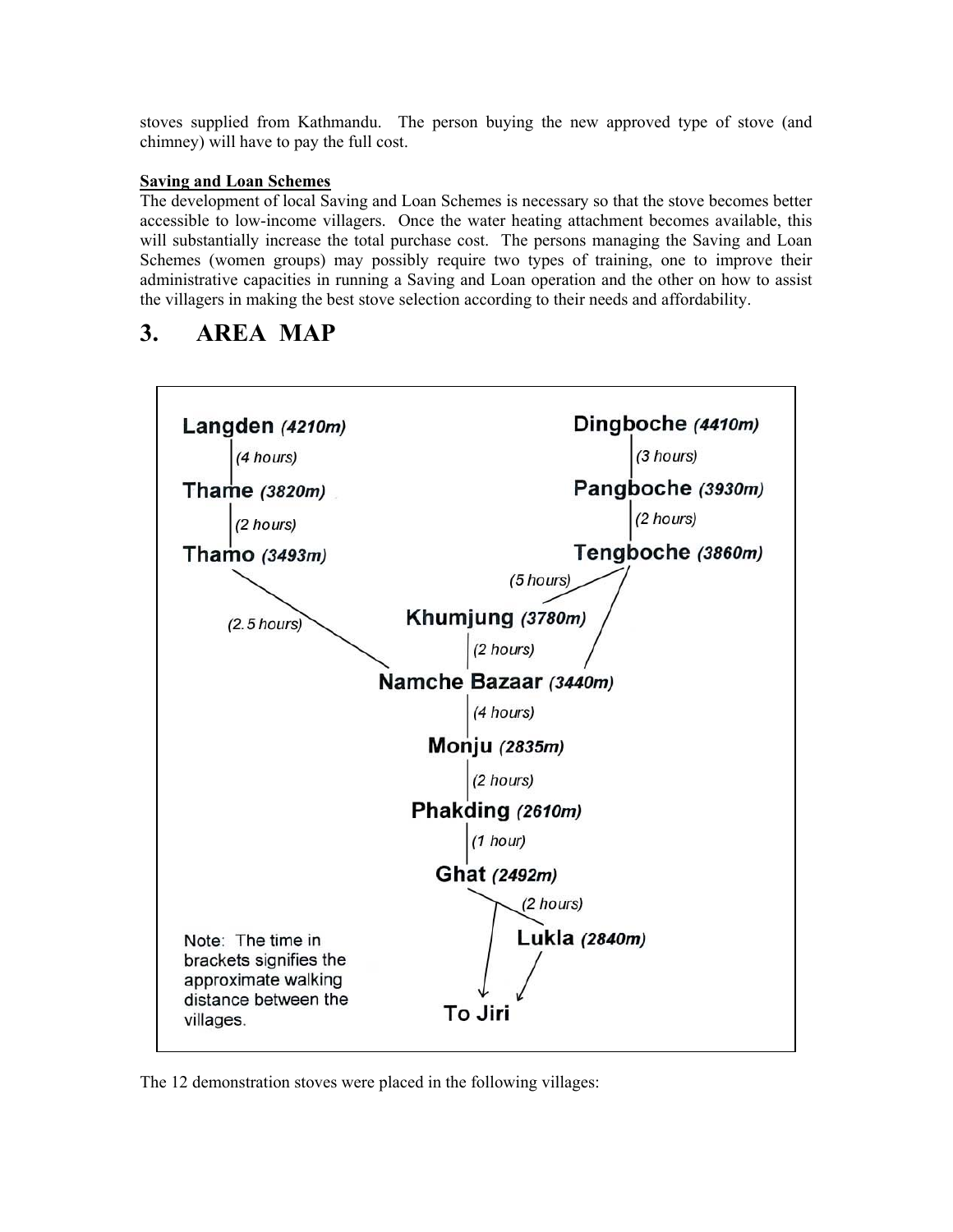| <b>Day</b>     | <b>Village</b>     | <b>Altitude</b> | <b>Type of</b>       | <b>Remarks</b>    |
|----------------|--------------------|-----------------|----------------------|-------------------|
|                |                    |                 | <b>Accommodation</b> |                   |
| $\overline{2}$ | Lukla              | 2840m           | Private House        | Chimney in hood   |
| 3              | Ghat               | 2492m           | Teahouse             | $^{\prime\prime}$ |
| 3              | Phakding           | 2610m           |                      | $^{\prime\prime}$ |
| 4              | Monju              | 2835m           | Private House        | $^{\prime\prime}$ |
| 5              | Namche Bazaar      | 3440m           |                      | $^{\prime\prime}$ |
| 6              | Khumjung           | 3780m           | Teahouse             | $^{\prime\prime}$ |
|                | Tengboche/Debouche | 3860m           |                      | $^{\prime\prime}$ |
| 7              | Dingboche          | 4410m           |                      |                   |
|                | Pangboche          | 3930m           |                      |                   |
| 9              | Thamo              | 3493m           | Teahouse             | Chimney in hood   |
| 9              | Thame              | 3820m           |                      |                   |
| 9              | Langden            | 4210m           |                      |                   |

# **4. TRAVEL LOG**

During the months of September and October 2004, the model stove was field tested in the village of Godavari, a 30-minute drive from Kathmandu. The first model was manufactured on the basis of the design parameters in the report of Sjoerd Nienhuys  $(SREA)^2$  and modified several times to accommodate manufacturing conditions, increase firewood efficiency and improve its use. The inner combustion chamber is planned in stainless steel or chrome steel, but for the testing period common 0.5 mm thin sheet steel was used. During the field testing period, the inner combustion chamber will be replaced by the definite and far more durable stainless steel unit.

The new stove design consists of flat sheets and an elbow unit which can be assembled into a stove on site. The transport volume of the stove is thus minimized (vehicle, plane, porter, yak/zopje) and the stove is less prone to damage during transportation. The demonstration stoves are delivered with three lengths of chimney pipe. The current model stove weights about 20 kg. This is about half the weight of the other improved metal cooking stove manufactured for the Humla region (Karnali), being over 40 kg.

The manufacturing cost for twelve stoves was NRs. 36,000 and the overall cost including the chimney elements was NRs. 43,800. This comes to about NRs 150/kg. For series production in large quantities, the cost may come down to about NRs 75/kg. Packing cost and transport to the airport in Kathmandu was NRs. 1,650. Airfreight cost was NRs. 1,000 per stove or NRs 12,000 for twelve. Therefore, the demonstration stove costs on average NRs. 4,700.

Some minor modifications will keep the stove, including the chimney, under 20 kg. It is estimated that the series stove will cost NRs 1,500, plus NRs 1,000 for transport.

 2 Report: *Cooking Stove Improvements - Proposal for High Altitude Areas - Dolpa and Solukhumbu Regions (February 2004)* by Sjoerd Nienhuys, Senior Renewable Energy Advisor (SREA), SNV-Nepal.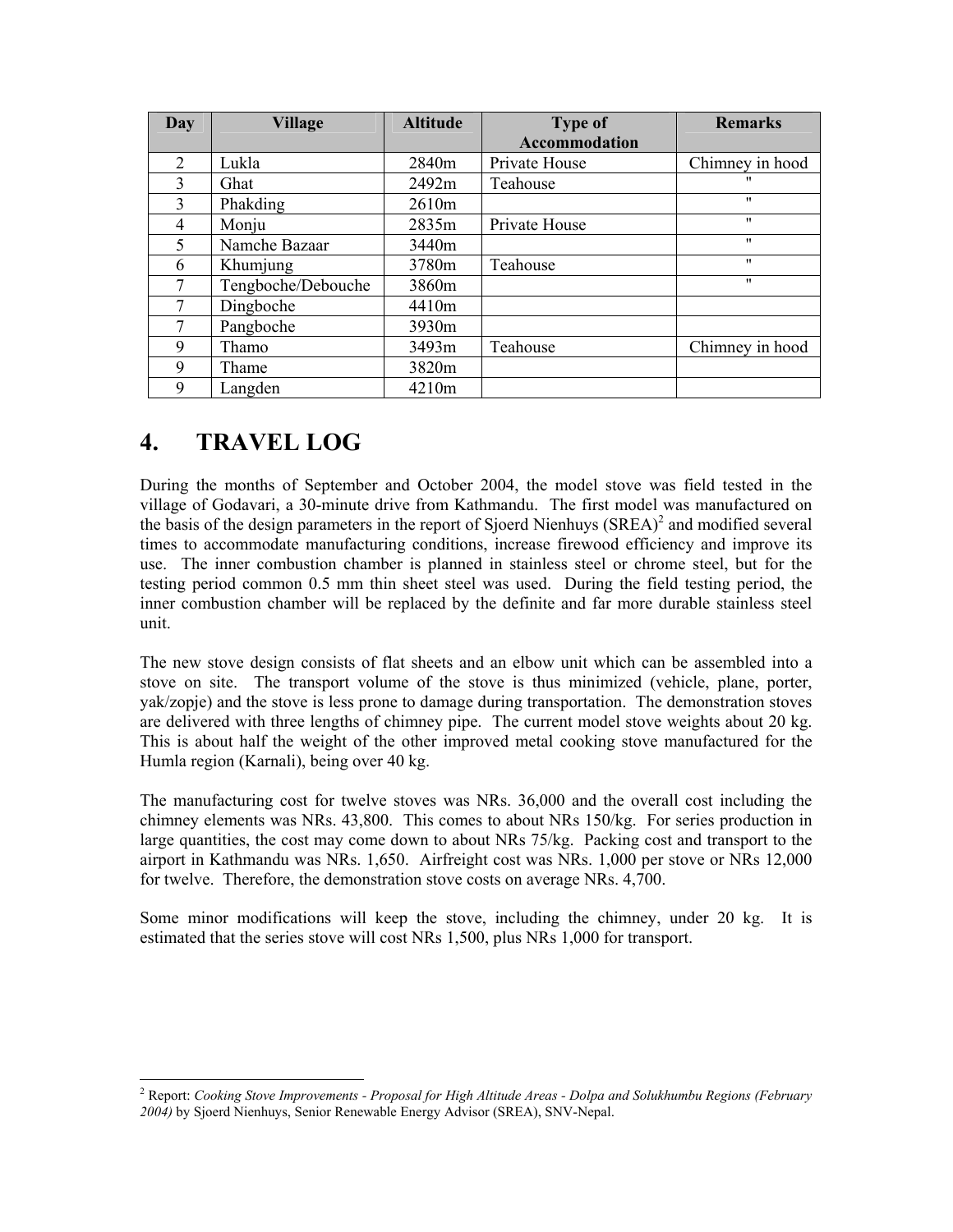

*Checking the different stove parts after unloading from the small cargo plane in Lukla.* 

#### **16 November – Day One**

We reached Lukla Airport at 2:00 PM and were met by the field staffs of WWF-NP, SCAFP (Sagarmatha Community Agricultural Forestry Programme) and Mr. Lakpa Sherpa. The cargo plane carrying the 12 stoves and chimneys reached at about the same time. The whole afternoon was spent unpacking, separating and checking the different stove parts.

The above-indicated procedure needs to be improved in efficiency, avoiding the need for repacking at the airport grounds. Although the airport authorities were very accommodating, it must be possible to have pre-packed units ready for immediately transport from the airport to the service centre without the need for repacking at the airport.

The service centre in Lukla should therefore have sufficient space to receive a planeload of stoves. Usually the cargo planes to these remote areas take stand-by loads up to their loading capacity. This also means that the pre-packed sets need to be clearly labelled with their packing weight and destination. All pieces in a bag should be tied together with string.

Two options are possible.

- 1. The individual stove components are packaged separately in Kathmandu and shipped in bulk to the service centre. At the service centre, the components for an individual stove are then assembled and packaged for transport to the customer. For this option to be possible, all the components must be precisely manufactured so that there won't be a problem with the pieces fitting together.
- 2. All materials are pre-packed in Kathmandu factory per stove order from the field, and labelled and addressed accordingly to the service centre. The service centre needs verify the content of each pack before sending it to its final destination.

Both methods may be realised with the chimneys in separate packages, as these are voluminous.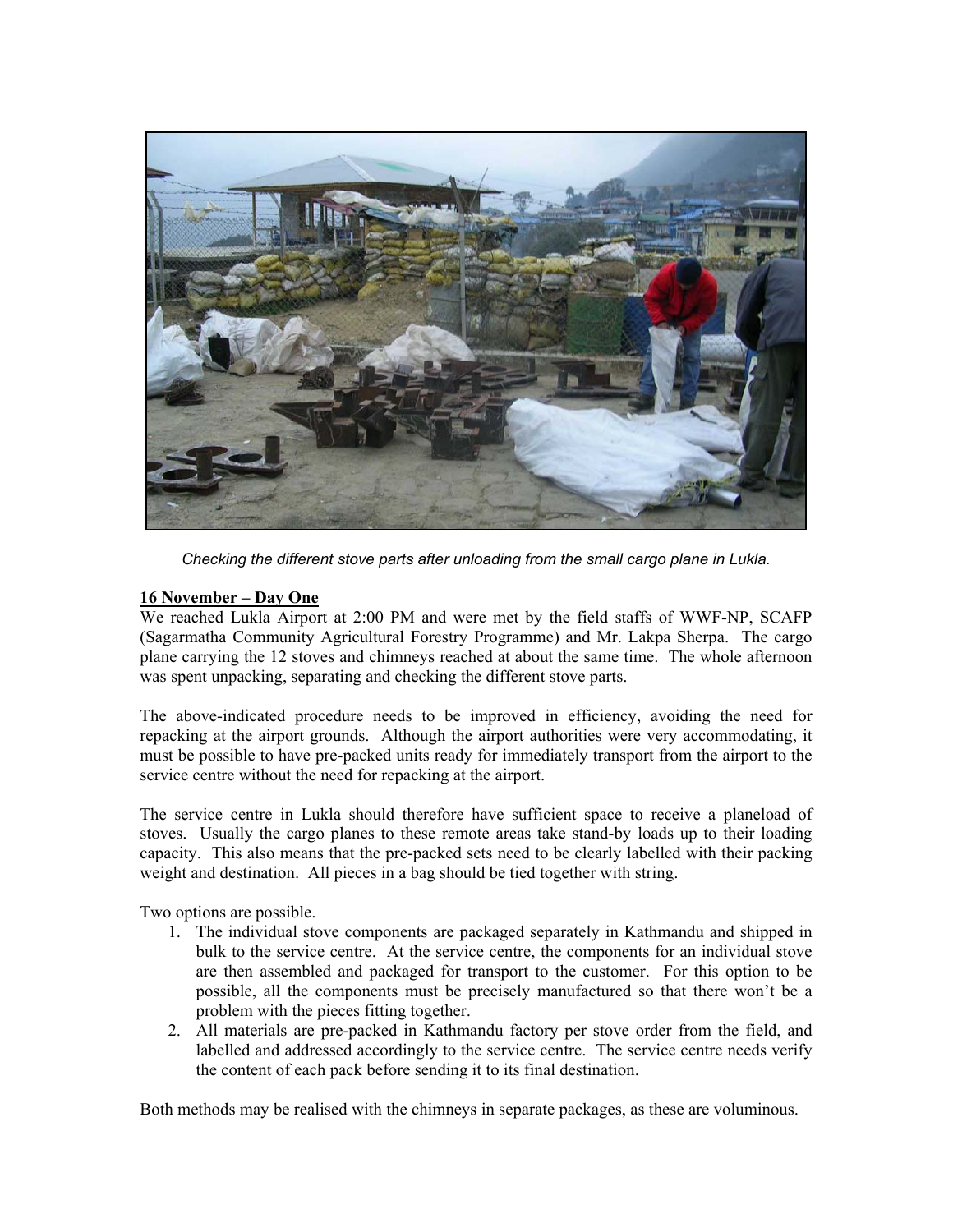

*Stove recipient packing the stove for transport to his village at the airport in Lukla.* 

#### **17 November – Day Two**

The whole day was devoted to assembling the various parts of the stove. The packing was torn in various places and the staff checked to see if all pieces had arrived. This took a total of about 10 hours of labour.

The question here is if this should be done at the service centre or at the house/hotel in the village. Although a porter can carry the weight of two (40 kg) or three stoves (60 kg), they cannot carry the big volume of three assembled stoves. So assembling these at the starting point (service centre) is unsuitable.

A commercial person must be paid for the time he/she is involved. This means that the villager needs to collect the stove from the service centre and assemble it at the destination on the basis of an assembly manual. Making the detailed manual is part of the project.

Prior to our arrival, the field staff of WWF-NP had selected the people from different villages in the Khumbu region who would receive a demonstration stove. These selected clients were at Lukla to collect the stoves. All the stoves were distributed on that same day. Each was given a timetable as to when we would be arriving in their respective houses in the coming week.

On the same day we also managed to install a stove at a private house in Lukla, owned by a lady near the airport. She had been selected by the WWF-NP community mobilizer. In this case the